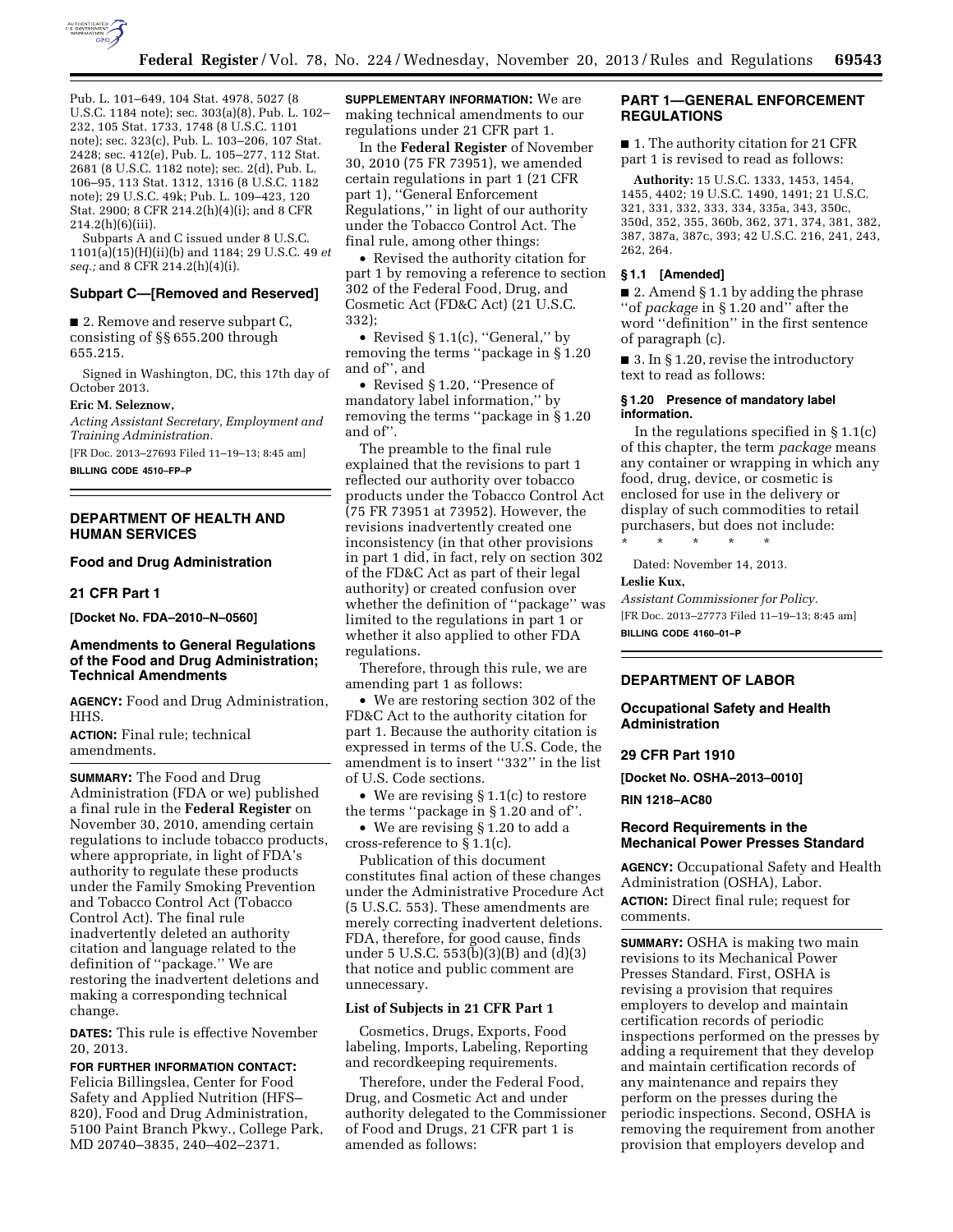maintain certification records of weekly inspections and tests performed on the presses.

This rulemaking is part of the Department of Labor's initiative to reduce paperwork burden; it will remove 613,600 hours of unnecessary paperwork burden for employers, while maintaining employee protection. OSHA is publishing a companion proposal elsewhere in this issue of the **Federal Register** taking the same action. **DATES:** This direct final rule will become effective on February 18, 2014 unless OSHA receives a significant adverse comment on this direct final rule or on the companion proposal by December 20, 2013. If OSHA receives adverse comment, it will publish a timely withdrawal of the direct final rule in the **Federal Register**.

Submit comments on this direct final rule (including comments to the information-collection (paperwork) determination (described under the section titled ''Procedural Determinations''), hearing requests, and other information by December 20, 2013. All submissions must bear a postmark or provide other evidence of the submission date. The following section describes the available methods for making submissions.

**ADDRESSES:** Submit comments, hearing requests, and other material, identified by Docket No. OSHA–2013–0010, by any of the following methods:

*Electronically:* Submit comments and attachments, as well as hearing requests and other information, electronically to *[http://www.regulations.gov,](http://www.regulations.gov)* which is the Federal e-Rulemaking Portal. Follow the online instructions for submitting comments.1

*Facsimile:* OSHA allows facsimile transmission of comments and hearing requests that are 10 pages or fewer in length (including attachments). Send these documents to the OSHA Docket Office at (202) 693–1648. OSHA does not require hard copies of these documents. Instead of transmitting facsimile copies of attachments that supplement these documents (for example, studies, journal articles), commenters must submit these attachments to the OSHA Docket Office, Technical Data Center, Room N–2625, OSHA, U.S. Department of Labor, 200 Constitution Ave. NW., Washington, DC 20210. These attachments must identify clearly the sender's name, the date, subject, and docket number (OSHA–

2013–0010) so that the Docket Office can attach them to the appropriate document.

*Regular mail, express mail, hand delivery, and messenger (courier) service:* Submit comments, hearing requests, and any additional material (for example, studies, journal articles) to the OSHA Docket Office, Docket No. OSHA–2013–0010 or RIN 1218–AC80, Technical Data Center, Room N–2625, OSHA, U.S. Department of Labor, 200 Constitution Avenue NW., Washington, DC 20210; telephone: (202) 693–2350. (OSHA's TTY number is (877) 889– 5627.) Contact the OSHA Docket Office for information about security procedures concerning delivery of materials by express mail, hand delivery, and messenger service. The hours of operation for the OSHA Docket Office are 8:15 a.m. to 4:45 p.m., e.t.

*Instructions:* All submissions must include the Agency's name and the docket number (that is, OSHA–2013– 0010). OSHA will place comments and other material, including any personal information, in the public docket without revision, and these materials will be available online at *[http://](http://www.regulations.gov) [www.regulations.gov.](http://www.regulations.gov)* Therefore, OSHA cautions commenters about submitting statements they do not want made available to the public and submitting comments that contain personal information (either about themselves or others) such as Social Security numbers, birth dates, and medical data.

OSHA requests comment on all issues related to this direct final rule. The Agency also welcomes comments on its findings that this direct final rule would have no negative economic, paperwork, or other regulatory impacts on the regulated community. This direct final rule is the companion document of a notice of proposed rulemaking published in the ''Proposed Rules'' section of this issue of the **Federal Register**. If OSHA receives no significant adverse comment on this direct final rule, the Agency will publish a **Federal Register** notice confirming the effective date of the final rule and withdrawing the companion proposed rule. The final rule may include minor editorial or technical corrections of the direct final rule. For the purpose of judicial review, OSHA considers the date that the Agency confirms the effective date of the final rule to be the date of issuance. If, however, OSHA receives significant adverse comment on the direct final rule or proposal, the Agency will publish a timely withdrawal of this direct final rule and proceed with the proposed rule, which addresses the same

revisions to its Mechanical Power Presses Standard.

*Docket:* The electronic docket for this direct final rule established at *[http://](http://www.regulations.gov) [www.regulations.gov](http://www.regulations.gov)* lists most of the documents in the docket. However, some information (for example, copyrighted material) is not available publicly to read or download through this Web site. All submissions, including copyrighted material, are accessible at the OSHA Docket Office. Contact the OSHA Docket Office for assistance in locating docket submissions.

## **FOR FURTHER INFORMATION CONTACT:**

*General information and press inquiries:* Mr. Frank Meilinger, OSHA Office of Communications, Room N– 3609, U.S. Department of Labor, 200 Constitution Avenue NW., Washington, DC 20210; telephone: (202) 693–1999.

*Technical inquiries:* Mr. Todd Owen, Directorate of Standards and Guidance, Room N–3718, OSHA, U.S. Department of Labor, 200 Constitution Avenue NW., Washington, DC 20210; telephone: (202) 693–1941; fax: (202) 693–1663.

**SUPPLEMENTARY INFORMATION:** *Copies of this Federal Register notice and news releases:* Electronic copies of these documents are available at OSHA's Web page at *[http://www.osha.gov.](http://www.osha.gov)* Copies of this **Federal Register** notice also are available at *[http://www.regulations.gov.](http://www.regulations.gov)* 

#### **Table of Contents**

I. Direct Final Rulemaking

- II. Background
- III. Summary and Explanation of Revisions to the Mechanical Power Presses Standard
- IV. Procedural Determinations
- A. Legal Considerations
- B. Final Economic Analysis and Regulatory Flexibility Analysis
- C. Paperwork Reduction Act of 1995
- D. Federalism
- E. State-Plan States
- F. Unfunded Mandates Reform Act of 1995
- G. Consultation and Coordination with

Indian Tribal Governments V. Authority and Signature

### **I. Direct Final Rulemaking**

In direct final rulemaking, an agency publishes a direct final rule in the **Federal Register** with a statement that the rule will become effective unless the agency receives a significant adverse comment within a specified period. The agency publishes concurrently with the direct final rule a companion proposed rule. If the agency receives no significant adverse comment, the direct final rule will become effective. However, should the agency receive a timely significant adverse comment, it will withdraw the direct final rule and treat the comment as a submission to the proposed rule.

<sup>1</sup>The Web site *<http://www.regulations.gov>* refers to the docket as a ''docket folder.'' Access the electronic docket for this rulemaking by searching with the docket number (OSHA–2013–0010) or RIN (1218–AC80).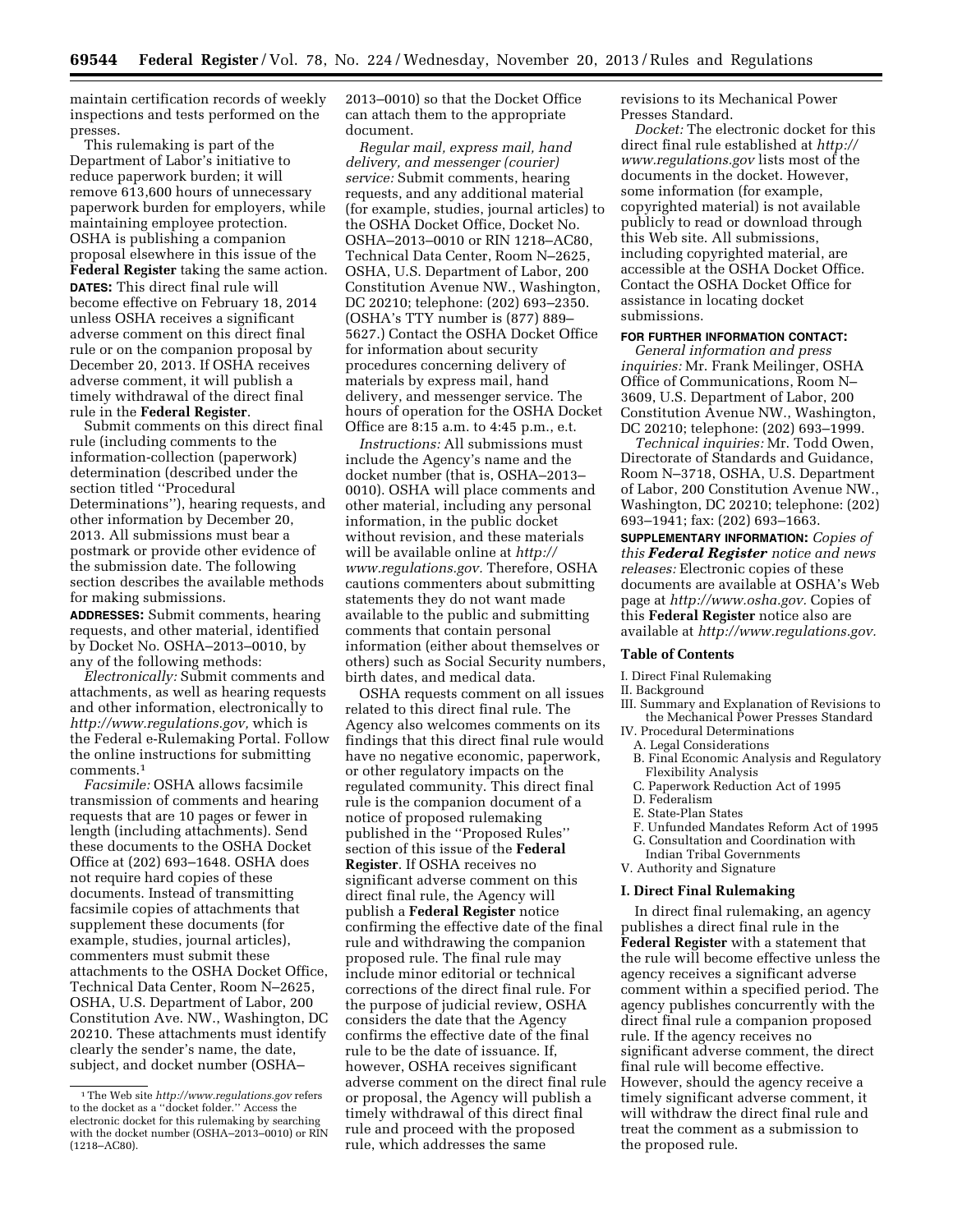OSHA uses direct final rulemaking because it expects the rulemaking to: Be noncontroversial; provide protection to employees that is at least equivalent to the protection afforded to them by the previous standard; and impose no significant new compliance costs on employers (69 FR 68283, 68285 (Nov. 24, 2004)). OSHA used direct final rules previously to update and revise other OSHA rules (*see,* for example, 69 FR 68283 (Nov 24, 2004); 70 FR 76979 (Dec. 29, 2005); 76 FR 75782 (Dec. 5, 2011); and 77 FR 37587 (Jun. 22, 2012)).

For purposes of this direct final rule, a significant adverse comment is one that ''explains why the rule would be inappropriate, including challenges to the rule's underlying premise or approach, or why it would be ineffective or unacceptable without a change'' (*see*  60 FR 43108, 43111 (Aug. 18, 1995)). In determining whether a comment necessitates withdrawal of the direct final rule, OSHA will consider whether the comment raises an issue serious enough to warrant a substantive response in a notice-and-comment process. OSHA will not consider a comment recommending additional revisions to a rule to be a significant adverse comment unless the comment provides a reasonable explanation of why the direct final rule would be ineffective without the revisions. If OSHA receives a timely significant adverse comment, it will publish a **Federal Register** notice withdrawing the direct final rule no later than 90 days after the publication date of this current notice.

In the event OSHA withdraws this direct final rule because of significant adverse comment, it will consider all timely comments received in response to the direct final rule when it continues with the proposed rule. After carefully considering all comments to the direct final rule and the proposal, OSHA will decide whether to publish a new final rule.

### **II. Background**

This direct final rule is revising paragraph (e)(1)(i) of OSHA's Mechanical Power Presses Standard at 29 CFR 1910.217 to require employers to perform and complete necessary maintenance and repair on the presses, and to develop and maintain certification records of these tasks. The rulemaking also removes requirements from paragraph (e)(1)(ii) of this standard to develop and maintain certification records for weekly inspections and tests performed on mechanical power presses. OSHA believes that these revisions will maintain the safety afforded to employees by the existing

provisions, while substantially reducing paperwork burden hours and cost to employers.

This rulemaking is part of the Department of Labor's initiative to reduce paperwork burden hours and cost, consistent with the Paperwork Reduction Act of 1995 (PRA–95) at 44 U.S.C. 3501 *et seq.* The purpose of the PRA–95 is to minimize the Federal paperwork burden and to maximize the efficiency and usefulness of Federal information-gathering activities. OSHA also determined that the subject of this rulemaking furthers the objectives of Executive Order (EO) 13563 (76 FR 3821, Jan. 21, 2011). In this regard, EO 13563 requires that the regulatory process ''promote predictability and reduce uncertainty'' and ''identify and use the best, most innovative and least burdensome tools for achieving regulatory ends.'' To accomplish this objective, EO 13563 states, ''To facilitate the periodic review of existing significant regulations, agencies shall consider how best to promote retrospective analysis of rules that may be outmoded, ineffective, insufficient, or excessively burdensome, and to modify, streamline, expand, or repeal them in accordance with what has been learned.''

OSHA determined that the revisions made by this direct final rule are consistent with, and promote the objectives of, both PRA–95 and EO 13563. Accordingly, the revisions made by this direct final rule will result in reducing the paperwork burden for employers covered by the Mechanical Power Presses Standard. Removing the requirement to develop and maintain weekly certification records for inspections and tests will not affect an employer's obligation to inspect and ensure that mechanical power presses used in the workplace are in a safe operating condition. Revisions to paragraph (e)(1)(i) to complete necessary maintenance and repair before operating a press after a periodic inspection, and certifying this action, will ensure the safety of workers while imposing minimal paperwork burden on employers. OSHA estimates that these revisions will result in a paperwork burden reduction of 613,600 hours. Accordingly, the Agency believes the regulated community will support this effort to reduce unnecessary paperwork burden and to remove outdated certification requirements, while maintaining employee safety.

### **III. Summary and Explanation of Revisions to the Mechanical Power Presses Standard**

This direct final rule revises paragraphs (e)(1)(i) and (e)(1)(ii) of OSHA's Mechanical Power Presses Standard at 29 CFR 1910.217. This rulemaking also reorganized the paragraphs by dividing the requirements into discrete provisions, and redrafted the provisions in plain language to make them easier to understand than the existing provisions. The first two provisions, paragraphs (e)(1)(i) and (e)(1)(ii), cover periodic and weekly tasks associated with the mechanical power-press inspection program. To further delineate the tasks covered by these two provisions, OSHA refers to the requirements of paragraph (e)(1)(i) as the ''general component of the inspection program,'' and to the requirements of paragraph (e)(1)(ii) as the ''directed component of the inspection program.'' In this regard, the requirements of paragraph (e)(1)(i), the general component of the inspection program, cover all parts of the equipment and stipulate a nonspecific interval (''periodic'') for meeting these requirements. However, the requirements of paragraph (e)(1)(ii), the directed component of the inspection program, address specific parts of the equipment and define the frequency employers must follow when inspecting and testing these parts (''at least once a week''). OSHA believes these revisions will assist the regulated community in differentiating the requirements of these provisions.

*Revisions to paragraph (e)(1)(i).*  Paragraph (e)(1)(i) currently requires employers to inspect all parts, auxiliary equipment, and safeguards of mechanical power presses on a periodic and regular basis and to maintain certification records of these inspections. The main revision OSHA is making to this paragraph is to require that employers perform necessary maintenance or repair, or both, on presses before operating them, and maintain certification records of any maintenance and repairs performed.2 Therefore, employers must perform, following the periodic and regular inspections, but before operating the equipment, any necessary maintenance and repair found during the inspections,

<sup>2</sup>The requirement for employers to perform maintenance and repair necessary for the safe operation of the entire press is implicit in the requirement in existing paragraph (e)(1)(i), which specifies that the employer's inspection program ensure that presses ''are in a safe operating condition and adjustment.'' An inspection program that found, but did not correct, unsafe conditions would not meet this existing requirement.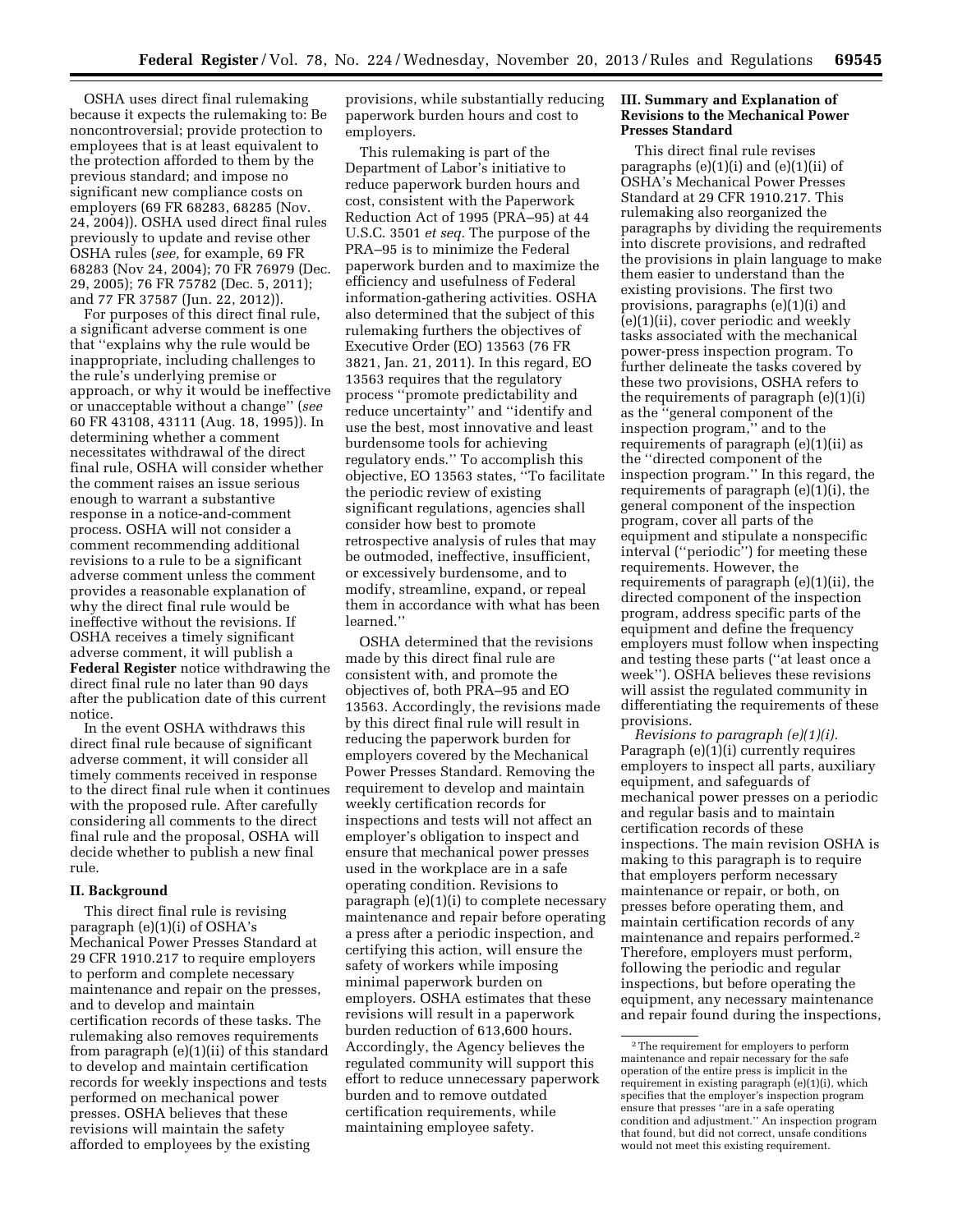and maintain certification records of the maintenance and repairs performed (in addition to the inspection certification records already required).

A national consensus standard, American National Standards Institute (ANSI) B11.1–2009 (''American National Standard for Safety Requirements for Mechanical Power Presses''), has requirements that are similar to paragraph (e)(1)(i). In this regard, paragraph 9.4.1 (''Program'') of this ANSI standard requires employers to ''establish a systematic program of periodic and regular inspection of press production systems to ensure that all their parts, auxiliary equipment, and safeguarding are in safe operating condition and adjustment.'' In addition, paragraph 9.4.2 (''Documentation'') of ANSI B11.1–2009 states that the ''user shall document the press inspections are made as scheduled and that any necessary follow-up repair work has been performed.'' A nonmandatory appendix to the ANSI standard, Annex K (''Press Inspection Report, Checklist, & Maintenance Record (Informative)),'' supplements these requirements by providing a checklist detailing the parts, components, and equipment subject to inspection and maintenance.

The revisions and reorganization of paragraph (e)(1)(i), therefore, are consistent with the requirements of ANSI's B11.1 ''Safety Requirements for Mechanical Power Presses.'' Specifically, the revision to paragraph (e)(1)(i) to certify maintenance and repairs performed on mechanical power presses are similar to the requirement in the ANSI standard to ''document that press inspections are made as scheduled, and that any necessary follow-up repair work has been performed.'' Not only does this revision represent the usual and customary practice of general industry, but OSHA believes that adding an explicit requirement to perform necessary maintenance and repair will ensure that employers perform such maintenance and repair on all of the parts, auxiliary equipment, and safeguards of each press, and not just the clutch/brake mechanism, antirepeat feature, and single-stroke mechanism delineated in existing paragraph (e)(1)(ii). In addition, the revision will provide OSHA with information that replaces information removed from revised paragraph (e)(1)(ii) (*see* the following discussion of that paragraph), notably the name of the individuals who perform maintenance and repair work on the presses. This information will not only verify that the employer performed the requisite maintenance and repair on presses, but will enable the Agency, during

compliance inspections, to identify and interview the individuals responsible for maintaining and repairing the presses so that it can determine whether employees are operating safe equipment. Further, if employers maintain these certification records at or near the equipment or in a nearby office, employees would be able to examine those records and determine whether mechanical power presses are safe before they operate them, which will increase employee safety. These records also will provide employers with information they can use to determine when more substantial maintenance or repairs, instead of minor maintenance and adjustment, would provide better, and more cost-effective, safety. For example, making too frequent adjustments of the pullout devices, as shown by maintenance records, can indicate the need to replace parts, such as bearings, that are causing the out-ofadjustment condition.

*Revisions to paragraph (e)(1)(ii).*  Existing paragraph (e)(1)(ii) requires employers to conduct weekly inspections and tests on the clutch/ brake mechanism, antirepeat feature, and single-stroke mechanism of each mechanical power press, and to perform any necessary maintenance and repair on the equipment before operating it. Employers also must maintain a certification record of the inspection, testing, and maintenance tasks. OSHA is making two main revisions to paragraph (e)(1)(ii). First, OSHA is revising the requirement that ''[e]ach press shall be inspected and tested no less than weekly'' to require explicitly that employees conduct these weekly inspections and tests ''on a regular basis at least once a week.'' Second, OSHA is revising this paragraph to remove the requirement that employers prepare certification records for the weekly inspections and tests; 3 however, the

The Agency also believes that retaining the requirement that employers maintain certification Agency is retaining the requirement that employers maintain certification records for the maintenance work.4

The certification records for the weekly inspections and tests required by existing paragraph (e)(1)(ii) serve the following functions: (i) Remind employers to inspect and test mechanical power presses; (ii) inform employees that the employer performed these tasks and that the equipment is safe to operate; and (iii) provide a record of compliance, which OSHA representatives can use to verify that the employer meets the inspection and testing requirement set forth in the standard. However, OSHA determined that certifications records for weekly inspections and tests of mechanical power presses are not necessary to achieve these functions. In making this determination, the Agency noted that the revisions to  $\S 1910.217(e)(1)(ii)$  do not remove or lessen the requirement to inspect, test, maintain, and repair presses—tasks that are essential to ensuring that the equipment is functioning properly and that working conditions are safe for employees. In addition, OSHA believes that employers do not need certification records to remind them to perform weekly inspections and tests. The Agency believes that employers generally perform inspections and tests on a regular basis, for example, at the start of the first shift each Monday, and, therefore, do not need certification records to remind them to complete these tasks. In this regard, under the existing standard, employers may refer to the required records directly, use computer-generated prompts, or simply perform the tasks the same time every week.

To ensure that these tasks are part of the employer's usual and customary practice, paragraph (e)(1)(ii) as revised specifies that employers perform the inspections and tests ''on a regular basis at least once a week'' to emphasize the importance of establishing a consistent,

4OSHA believes that employers will perform most maintenance tasks associated with mechanical power presses under paragraph (e)(1)(i), and that maintenance performed as a result of weekly inspections and tests will be infrequent.

<sup>3</sup>OSHA believes that the burden to maintain certification records of maintenance tasks resulting from either the general component or the directed component will be a small fraction of the overall recordkeeping burden. First, the informationcollection burden resulting from the inspections performed under the general component include not only the certification record but the time it takes to perform the inspection. Thus, the time employers take to maintain a certification record of the maintenance tasks (which does not include the time taken for the maintenance operations themselves) should be only a small fraction of the time taken for inspection records. Second, for well-maintained presses, which should result when employers follow the standard, the inspections should uncover the need to perform maintenance relatively infrequently. Accordingly, in most instances, inspections should determine that presses are operating safely and are, therefore, not in need of maintenance.

records of maintenance tasks performed as a result of inspections performed under the directed component will ensure that employers do not postpone performing maintenance needs uncovered when performing inspections under the general component. In this regard, if the directed component did not require employers to maintain certification records of maintenance tasks uncovered during inspections, employers uncovering the need for maintenance during an inspection under the general component could postpone the maintenance task until the next weekly inspection when the standard would not require them to maintain a certification record.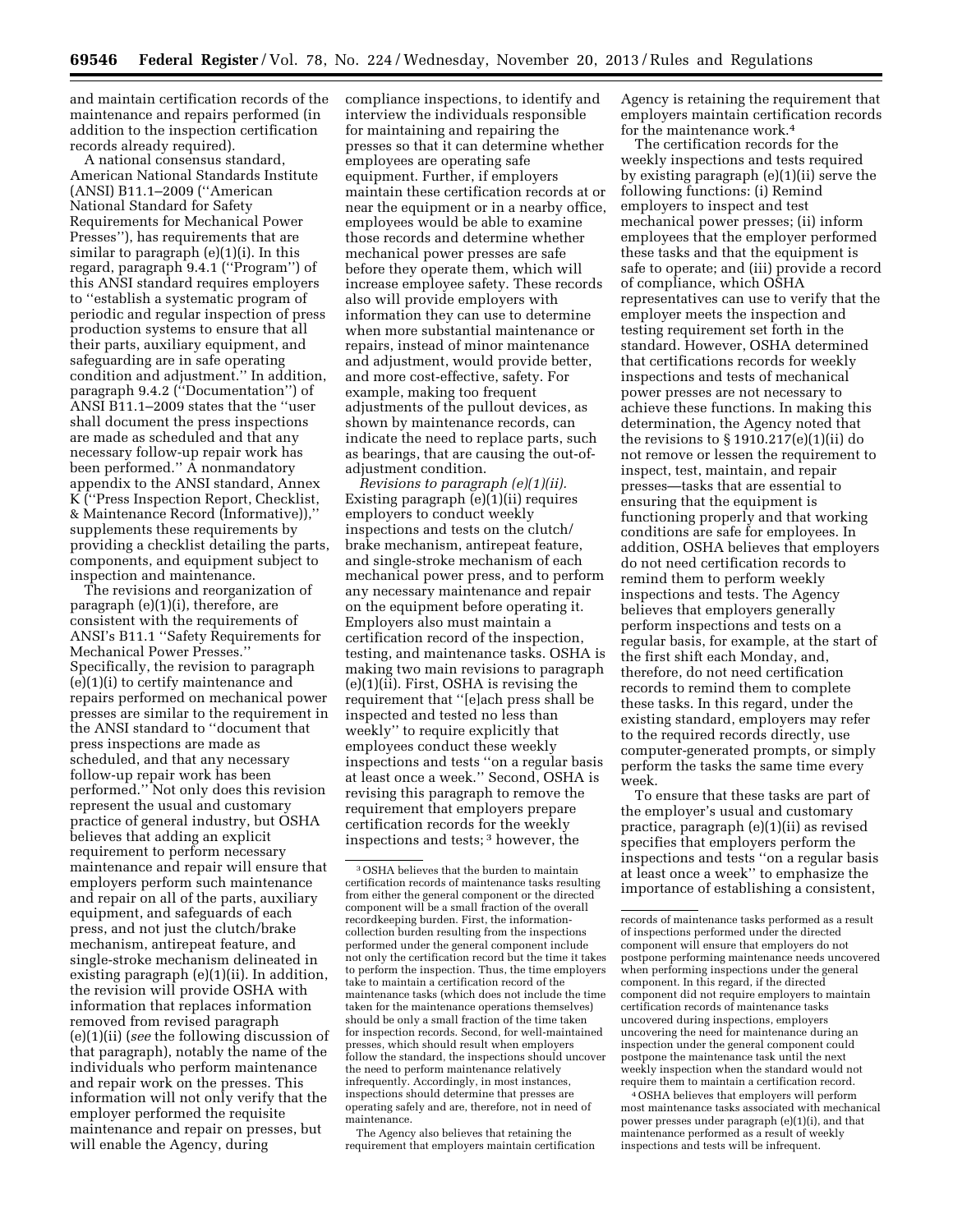systematic schedule for completing the tasks. OSHA believes as well that requiring completion of the tasks weekly, on a regular basis approximately the same time each week, will ensure that employers remember to inspect and test mechanical power presses.

Under the direct final rule, OSHA believes that employees confirm weekly inspections and tests by observing the performance of these tasks, since employees will know when the tasks occur, or by speaking with the individual who performed the tasks. Additionally, employees will still have the certification records for maintenance to obtain information that the employer completed this task and that the equipment is in safe operating condition.

For compliance purposes, OSHA compliance officers can use the information provided by revised paragraph (e)(1)(i) and the certification records for maintenance specified by paragraph (e)(1)(ii) to identify the individuals responsible for conducting the inspections and tests, and then interview those individuals regarding these tasks. Compliance officers also can interview employees who operate the presses and who should have firsthand knowledge regarding whether the employer is meeting the inspection and testing requirements. In addition, an examination of the equipment involved can frequently reveal whether employers are performing the required weekly inspections and tests. For example, if the clutch/brake mechanism is not working properly, OSHA can ask the press operator how long that condition existed and can check with individuals responsible for maintaining the press to determine the last time the mechanism was checked and repaired.

Finally, OSHA added a note to paragraph (e)(1)(ii) explicitly stating that inspections and tests of the three parts: (1) Conducted under the directed component of the inspection program are exempt from the certification requirements specified by paragraph (e)(1)(i)(C); and (2) conducted under the general component of the inspection program must comply with these certification requirements. The question may arise, however, regarding which component of the inspection program applies if an employer combines the inspections required by both the general and directed components of the inspection program (that is, if the employer performs a weekly inspection of the three parts required by the directed component of the inspection program as part of the periodic inspection required by the general

component of the inspection program). In such cases, OSHA would treat the weekly inspection as part of the periodic inspection required by the general component of the inspection program, and the employer must comply with the certification requirements specified by paragraph (e)(1)(i)(C) (that is, the employer must maintain a certification record of the inspection, as well as each maintenance and repair task performed on the three parts).

OSHA concludes that the requirement in existing § 1910.217(e)(1)(ii) for employers to certify the weekly inspections and tests is unnecessary because other means exist to determine whether employers perform these tasks on a weekly basis, including the record requirements in revised § 1910.217(e)(1)(i). OSHA determined that mandating that weekly inspections and tests be systematic and part of an employer's regular routine, reinforced by the new language in § 1910.217(e)(1)(ii), will effectuate the

purpose of these certification records. *Summary.* This direct final rule revises the existing requirements of paragraph (e)(1)(i) by expressly requiring employers to perform necessary maintenance or repair, or both, on presses before operating them, and to maintain certification records of any maintenance and repairs they perform. The direct final rule also revises paragraph (e)(1)(ii) by requiring explicitly that employers conduct inspections and tests ''on a regular basis at least once a week,'' and by removing the requirements to maintain certification records of any inspections and tests they perform under this paragraph. OSHA believes that these revisions, combined with the available means that employers, employees, and the Agency can use to ensure that employers perform these tasks at the specified frequency, will fulfill the functions for certification records required by existing paragraph (e)(1)(ii). OSHA further believes that removing the certification records for weekly inspections and tests, along with the revisions to paragraph (e)(1)(i), will maintain employee safety while reducing the paperwork burden hours and cost to employers. Regarding the paperwork burden, OSHA estimates that the revisions to  $\S 1910.217(e)(1)(i)$  and (e)(1)(ii) will result in a net paperwork burden reduction of 613,600 hours.

## **IV. Procedural Determinations**

### *A. Legal Considerations*

The purpose of the Occupational Safety and Health Act of 1970 (29 U.S.C.

651 *et seq.*) is ''to assure so far as possible every working man and woman in the nation safe and healthful working conditions and to preserve our human resources.'' 29 U.S.C. 651(b). To achieve this goal, Congress authorized the Secretary of Labor to promulgate and enforce occupational safety and health standards (29 U.S.C. 654(b), 655(b)). A safety or health standard is a standard that ''requires conditions, or the adoption or use of one or more practices, means, methods, operations, or processes, reasonably necessary or appropriate to provide safe or healthful employment or places of employment'' (29 U.S.C. 652(8)). A standard is reasonably necessary or appropriate within the meaning of Section 652(8) when a significant risk of material harm exists in the workplace and the standard would substantially reduce or eliminate that workplace risk. (*See Industrial Union Department, AFL-CIO* v. *American Petroleum Institute,* 448 U.S. 607 (1980).) OSHA already determined that requirements for inspecting, testing, maintaining, and repairing mechanical power presses, and certifying completion of these tasks, are reasonably necessary or appropriate within the meaning of Section 652(8). (*See,* for example, 39 FR 41841, 41845 (Dec. 3, 1974); 51 FR 34552, 34553– 34558 (Sep. 29, 1986).)

As explained earlier in this **Federal Register** notice, this direct final rule will not reduce the employee protections put in place by the Mechanical Power Presses Standard OSHA is revising under this rulemaking. Therefore, it is unnecessary for OSHA to determine significant risk, or the extent to which this rulemaking would reduce that risk, as typically required by *Industrial Union Department, AFL-CIO* v. *American Petroleum Institute* (448 U.S. 607 (1980)).

## *B. Final Economic Analysis and Regulatory Flexibility Analysis*

This direct final rule is not economically significant within the context of EO 12866, or a major rule under the Unfunded Mandates Reform Act or Section 801 of the Small Business Regulatory Enforcement Fairness Act of 1996 (5 U.S.C. 801). In addition, this direct final rule complies with EO 13563. The rulemaking imposes no additional costs on any private-sector or public-sector entities, and does not meet any of the criteria for an economically significant or major rule specified by the EO 12866 or relevant statutes.

While this rulemaking revises paragraph (e)(1)(i) of OSHA's Mechanical Power Presses Standard at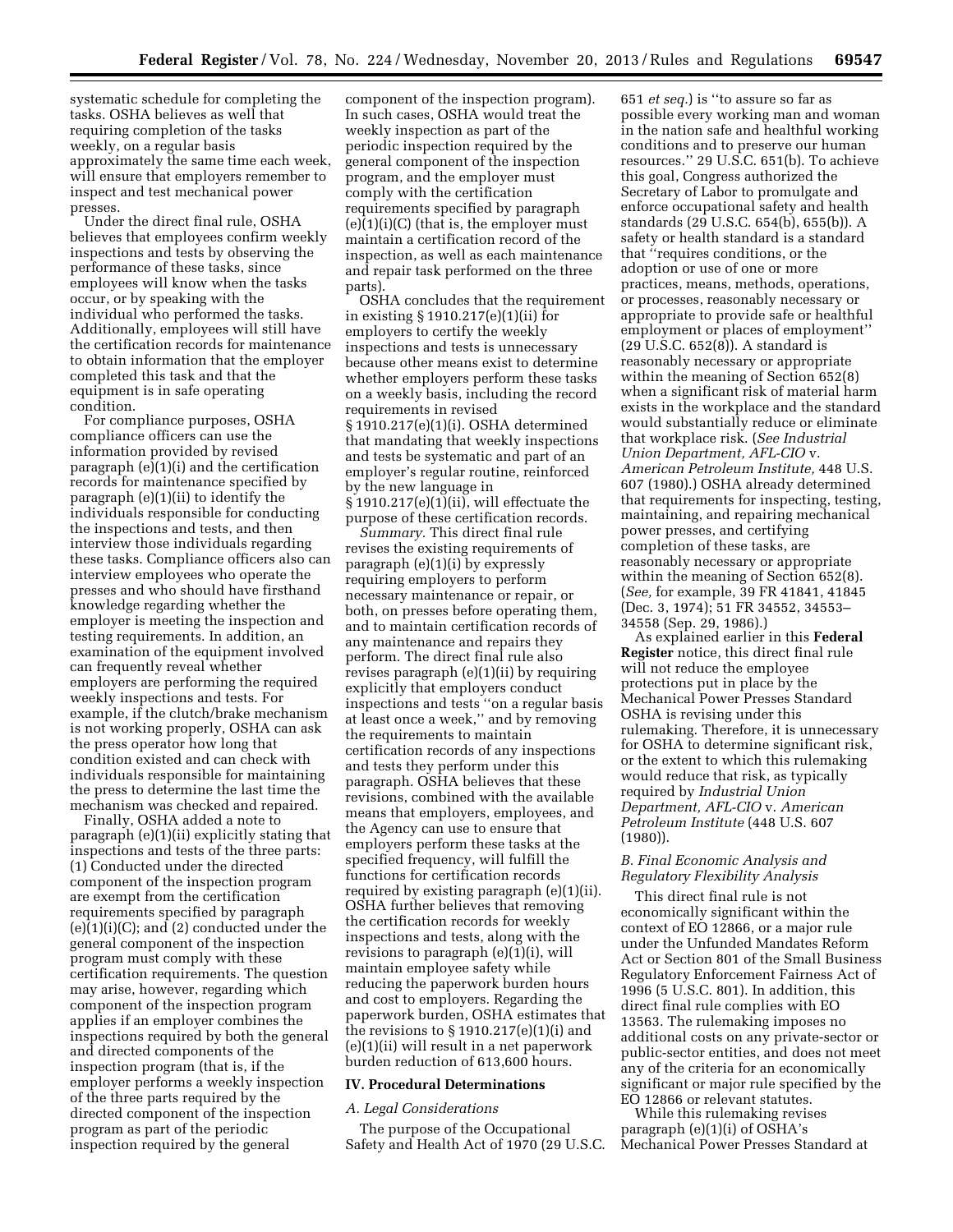29 CFR 1910.217 to require employers to complete necessary maintenance and repair before operating a press after a periodic inspection, and certify this action, it also removes the requirement in paragraph (e)(1)(ii) that employers maintain weekly certification records for inspections and tests (on average, for about 40 records per year for each press). Based on the resulting reduction in paperwork burden and cost to employers, OSHA determined that this rulemaking is not significant and is economically feasible to employers.

In accordance with the Regulatory Flexibility Act, 5 U.S.C. 601 *et seq.* (as amended), OSHA examined the regulatory requirements of the final rule to determine whether these requirements would have a significant economic impact on a substantial number of small entities. Since no employer of any size will have additional costs, the Agency certifies that the final rule will not have a significant economic impact on a substantial number of small entities.

## *C. The Paperwork Reduction Act of 1995*

This direct final rule revises information-collection requirements that are subject to review by the Office of Management and Budget (OMB) under the Paperwork Reduction Act of 1995 (PRA–95), 44 U.S.C. *et seq.,* and OMB's regulations at 5 CFR part 1320. OMB approved the informationcollection requirements (paperwork) currently contained in OSHA's Mechanical Power Presses Standard (29 CFR part 1910.217(e)(1)) under OMB Control Number 1218–0229.5 The current Information Collection Request (ICR) expires March 30, 2014.

OSHA requests OMB to extend and revise the information-collection requirements contained in the Mechanical Power Press standard. Accordingly, OSHA is seeking an extension for employers to disclose certification records to OSHA during an inspection and requesting a revision to 29 CFR 1910.217(e)(1). The direct final rule revises paragraph (e)(1)(i) to require employers to perform and complete necessary maintenance and repair on the presses, and to develop and

maintain certification records of these tasks. The direct final rule also removes requirements from paragraph (e)(1)(ii) of this standard to develop and maintain certification records for weekly inspections and tests performed on mechanical power presses.

OSHA seeks comments on the proposed extension and revision of the paperwork requirements contained in the Mechanical Power Presses Standard (29 CFR 1910.217). OSHA has a particular interest in comments on the following issues:

• Whether the proposed informationcollection requirements are necessary for the proper performance of the Agency's functions, including whether the information is useful;

• The accuracy of OSHA's estimate of the burden (time and costs) of the information-collection requirements, including the validity of the methodology and assumptions used;

• The quality, utility, and clarity of the information collected; and

• Ways to minimize the burden on employers who must comply; for example, by using automated or other technological information-collection and information-transmission techniques.

Pursuant to 5 CFR part 1320.5(a)(iv), OSHA provides the following summary of the Mechanical Power Press Information Collection Request ICR:

1. *Title:* Standard on Mechanical Power Presses (29 CFR 1910.217(e)(1))

2. *OMB Control Number:* 1218–0229 3. *Description of collection of information requirements:* Paragraph  $(e)(1)(i)(C)$  requires employers to maintain a certification record of each inspection (other than inspections and tests required by paragraph (e)(1)(ii)), and each maintenance and repair task performed, which includes the date of the inspection, maintenance, or repair work, the signature of the person who performed the inspection, maintenance, or repair work, and the serial number, or other identifier, of the power press inspected, maintained, and repaired.

Paragraph (e)(1)(ii) requires employers to inspect and test each press no less than weekly to determine the condition of the clutch/brake mechanism, antirepeat feature, and single-stroke mechanism. Employers also must perform and complete necessary maintenance or repair, or both, before operating the press. This direct final rule will remove the requirement for employers to develop and maintain a certification record of the weekly inspections and tests, but retain the requirement to develop and maintain a certification record for maintenance work. Employers must still disclose

inspection, maintenance and, or repair records to OSHA during an inspection. 4. *Affected Public:* Business or other for profit

5. *Number of Respondents:* 191,750 mechanical power presses

6. *Frequency:* On occasion

7. *Time per Response:* OSHA estimates a press operator takes 20 minutes to inspect and maintain a mechanical power press and to prepare the necessary certification(s).

8. *Estimated Total Burden Hours:*  Removing weekly inspection and test records would reduce the burden to employers by 613,600 hours, from 1,373,054 to 759,454 hours.6

9. *Estimated Cost (Operation and Maintenance):* There are no capital costs for this collection of information requirement.

To obtain an electronic copy of the ICR requesting OMB to extend and revise the information-collection requirements contained in the Mechanical Power Presses Standard go to *[http://www.reginfo.gov/public/do/](http://www.reginfo.gov/public/do/PRAViewICR?ref_nbr=201309-1218-001) PRAViewICR?ref*\_*[nbr=201309-1218-001.](http://www.reginfo.gov/public/do/PRAViewICR?ref_nbr=201309-1218-001)*  If you need assistance, or to make inquiries or request other information, contact Theda Kenney, Directorate of Standards and Guidance, OSHA, Room N–3609, U.S. Department of Labor, 200 Constitution Avenue NW., Washington, DC 20210; telephone: (202) 693–2222.

In accordance with 5 CFR 1320.11(a), members of the public who wish to comment on the estimated reduction in burden hours and costs described in this proposed rule must send their written comments to the Office of Information and Regulatory Affairs, Attn: OSHA Desk Officer (RIN 1218–AC80), Office of Management and Budget, Room 10235, 725 17th Street NW., Washington, DC 20503. OSHA also encourages commenters to submit their comments on this paperwork determination to the rulemaking docket (Docket No. OSHA– 2013–0010). For instructions on submitting comments to the rulemaking docket, *see* the sections of this **Federal Register** notice titled **DATES** and **ADDRESSES**.

<sup>5</sup>OSHA notes that a Federal agency cannot conduct or sponsor a collection of information unless OMB approves the collection of information under PRA–95 and the agency displays a currently valid OMB control number. The public need not respond to a collection of information requirement unless the agency displays a currently valid OMB control number. Also, notwithstanding any other provisions of law, no person shall be subject to penalty for failing to comply with a collection of information requirement if the requirement does not display a currently valid OMB control number.

 $^{\rm 6}$  OSHA also is reducing the estimated total burden hours by an additional 721,363 hours to 38,091 hours. The Agency determined that it is usual and customary for employers to conduct and document periodic inspections of power presses. PRA–95 excludes usual and customary activities from the definition of the term ''burden'' (5 CFR 1320.3(b)(2)). OSHA based this determination on discussions with its field staff and a thorough review of ANSI's B11.1 ''Safety Requirements for Mechanical Power Presses.'' While OSHA identified this reduction during the rulemaking, it is not a result of the rulemaking. Therefore, the Agency did not include this reduction in determining the reporting burden associated with the revisions to the information-collection requirements specified by this proposed rulemaking.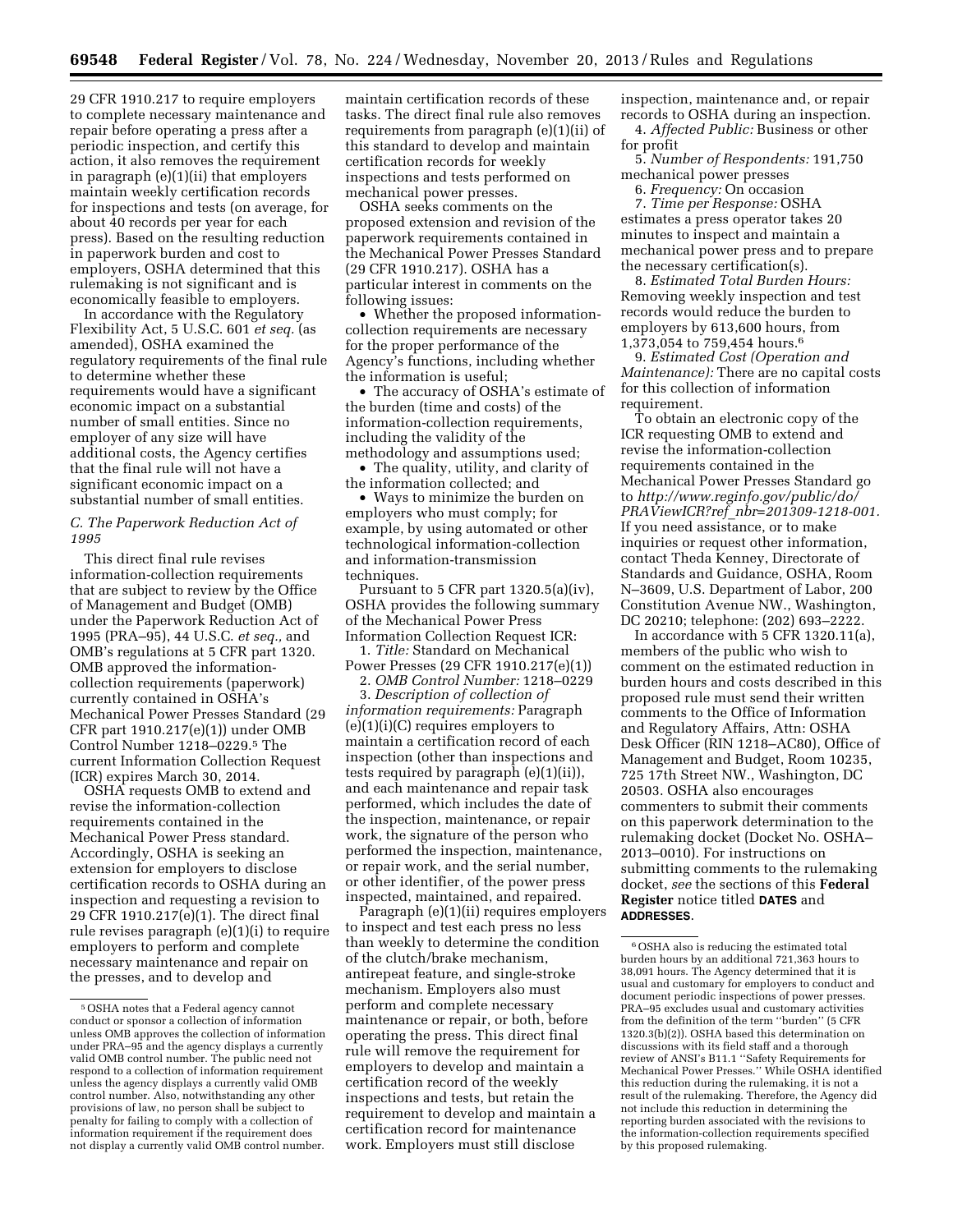## *D. Federalism*

OSHA reviewed this direct final rule in accordance with the Executive Order on Federalism (EO 13132, 64 FR 43255, Aug. 10, 1999), which requires that Federal agencies, to the extent possible, refrain from limiting State policy options, consult with States prior to taking any actions that would restrict State policy options, and take such actions only when clear constitutional authority exists and the problem is national in scope. EO 13132 provides for preemption of State law only with the expressed consent of Congress. Federal agencies must limit any such preemption to the extent possible.

Under Section 18 of the Occupational Safety and Health Act of 1970 (29 U.S.C. 651 *et seq.*), Congress expressly provides that States may adopt, with Federal approval, a plan for the development and enforcement of occupational safety and health standards. States that obtain Federal approval for such a plan are referred to as ''State-Plan States.'' Occupational safety and health standards developed by State-Plan States must be at least as effective in providing safe and healthful employment and places of employment as the Federal standards (29 U.S.C. 667). Subject to these requirements, State-Plan States are free to develop and enforce under State law their own requirements for safety and health standards.

In summary, OSHA concluded that this direct final rule complies with EO 13132. In States without an OSHAapproved State Plan, any standard developed from this direct final rule would limit State policy options in the same manner as every standard promulgated by OSHA. In States with OSHA-approved State Plans, this rulemaking does not significantly limit State policy options.

### *E. State-Plan States*

When Federal OSHA promulgates a new standard or more stringent amendment to an existing standard, the 27 States and U.S. Territories with their own OSHA-approved occupational safety and health plans must amend their standards to reflect the new standard or amendment, or show OSHA why such action is unnecessary, for example, because an existing State standard covering this area is ''at least as effective'' as the new Federal standard or amendment (29 CFR 1953.5(a)). The State standard must be at least as effective as the final Federal rule, and must be completed within 6 months of the promulgation date of the final Federal rule. When OSHA

promulgates a new standard or amendment that does not impose additional or more stringent requirements than an existing standard, State-Plan States are not required to amend their standards, although the Agency may encourage them to do so.

The 21 States and 1 U.S. Territory with OSHA-approved occupational safety and health plans covering privatesector employers and State and local government employees are: Alaska, Arizona, California, Hawaii, Indiana, Iowa, Kentucky, Maryland, Michigan, Minnesota, Nevada, New Mexico, North Carolina, Oregon, Puerto Rico, South Carolina, Tennessee, Utah, Vermont, Virginia, Washington, and Wyoming. In addition, four States and one U.S. Territory have OSHA-approved State Plans that apply to State and local government employees only: Connecticut, Illinois, New Jersey, New York, and the Virgin Islands.

OSHA believes that while the revisions to the Mechanical Power Presses Standard described in this direct final rule, taken as a whole, do not impose any more stringent requirements on employers than the existing standard, these revisions will provide employers with critical, updated information that will reduce unnecessary burden while maintaining employee protections. Nevertheless, this direct final rule does not require action under 29 CFR 1953.5(a), and State-Plan States do not need to adopt this rule or show OSHA why such action is unnecessary. However, to the extent these State-Plan States have the same standards as the OSHA standards affected by this direct final rule, OSHA encourages them to adopt the amendments.

#### *F. Unfunded Mandates Reform Act*

OSHA reviewed this direct final rule in accordance with the Unfunded Mandates Reform Act of 1995 (UMRA; 2 U.S.C. 1501 *et seq.* and Executive Order 12875 (75 FR 48130; Aug. 10, 1999)). As discussed above in Section IV.B (Final Economic Analysis and Final Regulatory Flexibility Analysis), OSHA determined that this direct final rule will not impose additional costs on any private-sector or public-sector entity. Accordingly, this direct final rule requires no additional expenditures by either private or public employers.

As noted earlier under Section IV.E (State-Plan States) of this notice, this direct final rule does not apply to State and local governments except in States that elected voluntarily to adopt a State Plan approved by the Agency. Consequently, this direct final rule does not meet the definition of a ''Federal

intergovernmental mandate'' (*see*  Section 421(5) of the UMRA (2 U.S.C. 658(5)). Therefore, for the purposes of the UMRA, OSHA certifies that this direct final rule does not mandate that State, local, or tribal governments adopt new, unfunded regulatory obligations, or increase expenditures by the private sector of more than \$100 million in any year.

### *G. Consultation and Coordination With Indian Tribal Governments*

OSHA reviewed this direct final rule in accordance with Executive Order 13175 (65 FR 67249 (Nov. 9, 2000)) and determined that it does not have ''tribal implications'' as defined in that order. This direct final rule does not have substantial direct effects on one or more Indian tribes, on the relationship between the Federal government and Indian tribes, or on the distribution of power and responsibilities between the Federal government and Indian tribes.

### **V. Authority and Signature**

David Michaels, Ph.D., MPH, Assistant Secretary of Labor for Occupational Safety and Health, U.S. Department of Labor, 200 Constitution Ave. NW., Washington, DC 20210, authorized the preparation of this notice. OSHA is issuing this direct final rule under the following authorities: 29 U.S.C. 653, 655, 657; 40 U.S.C. 3701 *et seq.;* 5 U.S.C. 553; Secretary of Labor's Order No. 1–2012 (77 FR 3912; Jan. 25, 2012); and 29 CFR part 1911.

### **List of Subjects in 29 CFR Part 1910**

Mechanical power presses, Occupational safety and health, Safety.

Signed at Washington, DC, on November 8, 2013.

#### **David Michaels,**

*Assistant Secretary of Labor for Occupational Safety and Health.* 

### **Amendments to Standards**

For the reasons stated earlier in this preamble, the Occupational Safety and Health Administration is amending 29 CFR part 1910 as set forth below:

## **PART 1910—[AMENDED]**

### **Subpart O—[Amended]**

■ 1. Revise the authority citation for subpart O of part 1910 to read as follows:

**Authority:** 29 U.S.C. 653, 655, 657; Secretary of Labor's Order No. 12–71 (36 FR 8754), 8–76 (41 FR 25059), 9–83 (48 FR 35736), 1–90 (55 FR 9033), 5–2002 (67 FR 65008), or 1–2012 (77 FR 3912), as applicable; 20 CFR part 1911. Sections 1910.217 and 1910.219 also issued under 5 U.S.C. 553.